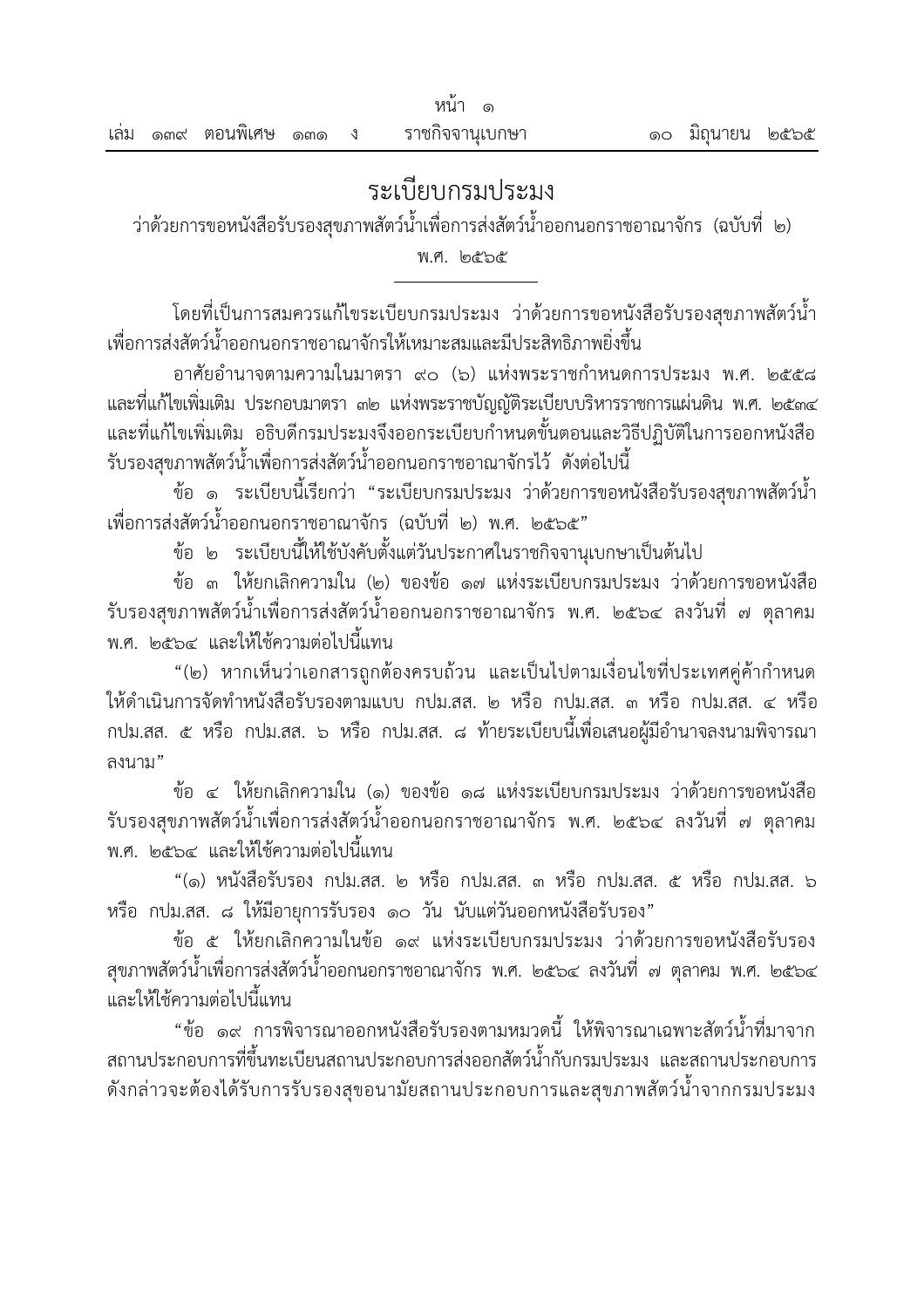ซึ่งเป็นไปตามที่ก้าหนดไว้ในหนังสือรับรองที่ออกให้ตามหมวดนี แล้วแต่กรณี หรือเป็นไปตามข้อก้าหนด ของประเทศคู่ค้า"

ข้อ ๖ ผู้ที่ได้รับหนังสือรับรองตามระเบียบกรมประมง ว่าด้วยการขอหนังสือรับรองสุขภาพ สัตว์น้ำเพื่อการส่งสัตว์น้ำออกนอกราชอาณาจักร พ.ศ. ๒๕๖๔ ลงวันที่ ๗ ตุลาคม พ.ศ. ๒๕๖๔ ก่อนวันที่ระเบียบนี้ใช้บังคับ ให้ยังคงใช้ได้ต่อไปจนกว่าจะสิ้นอายุการรับรอง

บรรดาค้าขอต่าง ๆ ที่ได้ยื่นไว้ก่อนวันที่ระเบียบฉบับนี มีผลใช้บังคับ ให้ถือว่าเป็นการยื่นค้าขอ ตามระเบียบนี

การพิจารณาออกหนังสือรับรองที่ได้พิจารณายังไม่แล้วเสร็จอยู่ก่อนวันที่ระเบียบนี้ใช้บังคับ ให้นำหลักเกณฑ์ที่กำหนดไว้ตามระเบียบนี้มาใช้เป็นหลักเกณฑ์ในการพิจารณา

> ประกาศ ณ วันที่ ๒๖ พฤษภาคม พ.ศ. ๒๕๖๕ เฉลิมชัย สุวรรณรักษ์ อธิบดีกรมประมง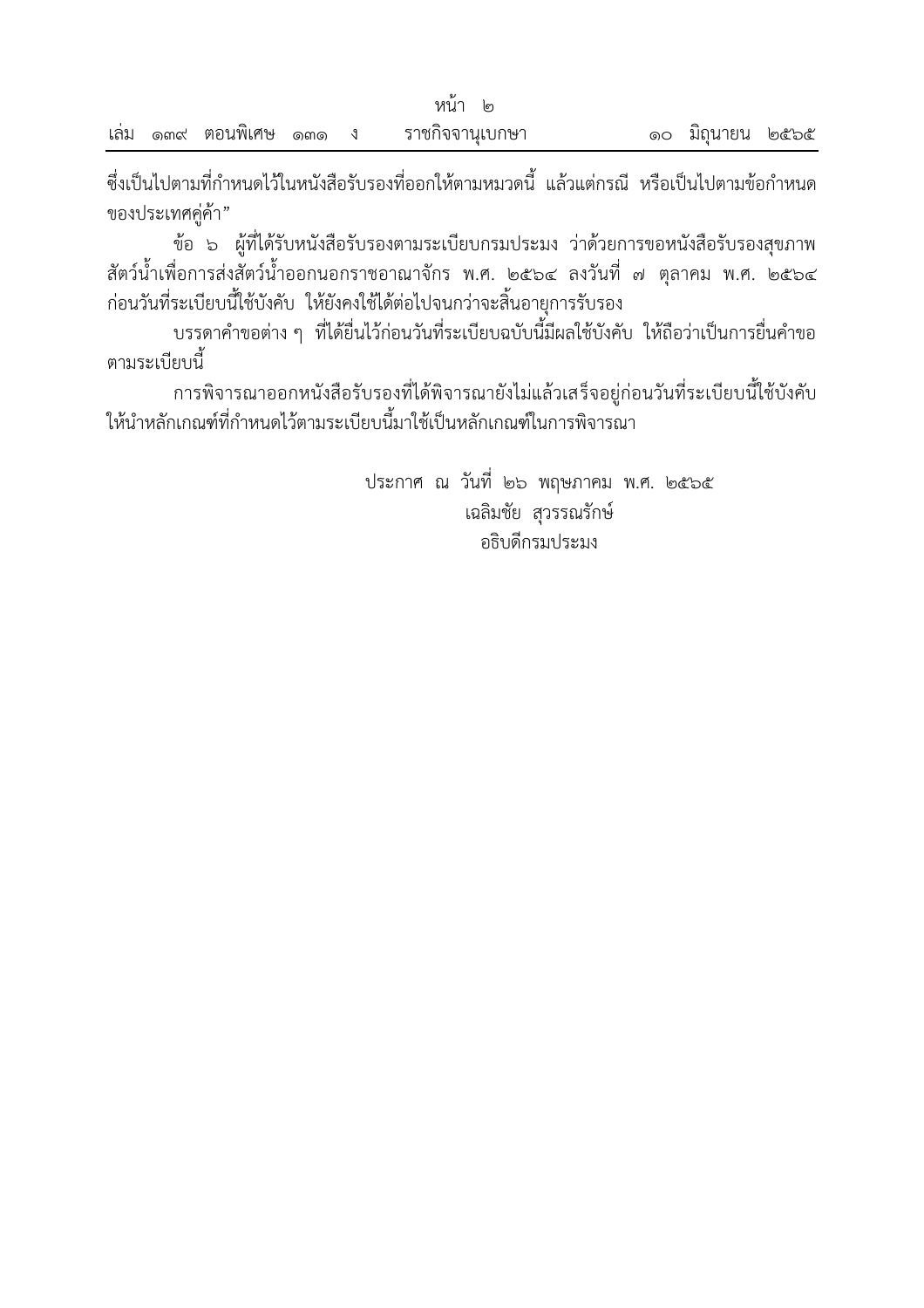|                                           | <b>Department of Fisheries</b><br><b>Ministry of Agriculture and Cooperatives</b><br><b>THAILAND</b> |                                    |  |
|-------------------------------------------|------------------------------------------------------------------------------------------------------|------------------------------------|--|
|                                           | <b>Aquatic Animal Health Certificate</b>                                                             |                                    |  |
|                                           | I.1. Consignor<br>Name:                                                                              | I.2. Certificate reference number: |  |
|                                           | Address:                                                                                             | I.3. Competent authority:          |  |
|                                           | Approval number:                                                                                     |                                    |  |
|                                           | I.4. Consignee                                                                                       |                                    |  |
|                                           | Name:                                                                                                |                                    |  |
|                                           | Address:                                                                                             |                                    |  |
|                                           |                                                                                                      |                                    |  |
|                                           | I.5. Country of origin:                                                                              | ISO code:                          |  |
| Part I: Details of dispatched consignment | I.6. Country of destination:                                                                         | ISO code:                          |  |
|                                           | I.7. Place of origin                                                                                 |                                    |  |
|                                           | Name:                                                                                                | Approval number:                   |  |
|                                           | Address:                                                                                             |                                    |  |
|                                           | I.8. Place of shipment:                                                                              | I.9. Date of departure:            |  |
|                                           |                                                                                                      |                                    |  |
|                                           | I.10. Means of transport:                                                                            | I.11. Country of transit:          |  |
|                                           | $\Box$ Airplane $\Box$ Ship $\Box$ Railway wagon                                                     | I.12. CITES permit number(s):      |  |
|                                           | $\Box$ Road vehicle $\Box$ Other,                                                                    |                                    |  |
|                                           | Identification:<br>I.13. Description of commodity:                                                   | I.14. Commodity code (HS code):    |  |
|                                           |                                                                                                      |                                    |  |
|                                           |                                                                                                      | I.15. Total quantity/weight:       |  |
|                                           |                                                                                                      |                                    |  |
|                                           | I.16. Identification of container/seal number:                                                       | I.17. Type of packaging:           |  |
|                                           | I.18. Commodities intended for use as:                                                               |                                    |  |
|                                           | $\Box$ Breeding<br>$\Box$ Grow out                                                                   | $\Box$ Ornamental                  |  |
|                                           | $\Box$ Competition/Exhibition<br>$\Box$ Other, specify:                                              |                                    |  |
|                                           | I.19. For import or admission:<br>$\Box$ Definitive import                                           |                                    |  |
|                                           | $\Box$ Re-entry<br>I.20. Identification of commodities:                                              | $\Box$ Temporary admission         |  |
|                                           | $\Box$ Amphibian<br>$\Box$ Crustacean<br>$\Box$ Fish                                                 | $\Box$ Mollusc<br>$\Box$ Other     |  |
|                                           | $\Box$ Wild stock<br>$\Box$ Cultured stock<br>$\Box$ Live                                            | $\Box$ Chilled<br>$\Box$ Frozen    |  |
|                                           | Species (Scientific name)                                                                            | Number (pcs)                       |  |
|                                           |                                                                                                      |                                    |  |
|                                           |                                                                                                      |                                    |  |
|                                           |                                                                                                      |                                    |  |
|                                           |                                                                                                      |                                    |  |
|                                           |                                                                                                      |                                    |  |
|                                           |                                                                                                      |                                    |  |
|                                           |                                                                                                      |                                    |  |
|                                           |                                                                                                      |                                    |  |
|                                           |                                                                                                      |                                    |  |
|                                           |                                                                                                      |                                    |  |
|                                           |                                                                                                      |                                    |  |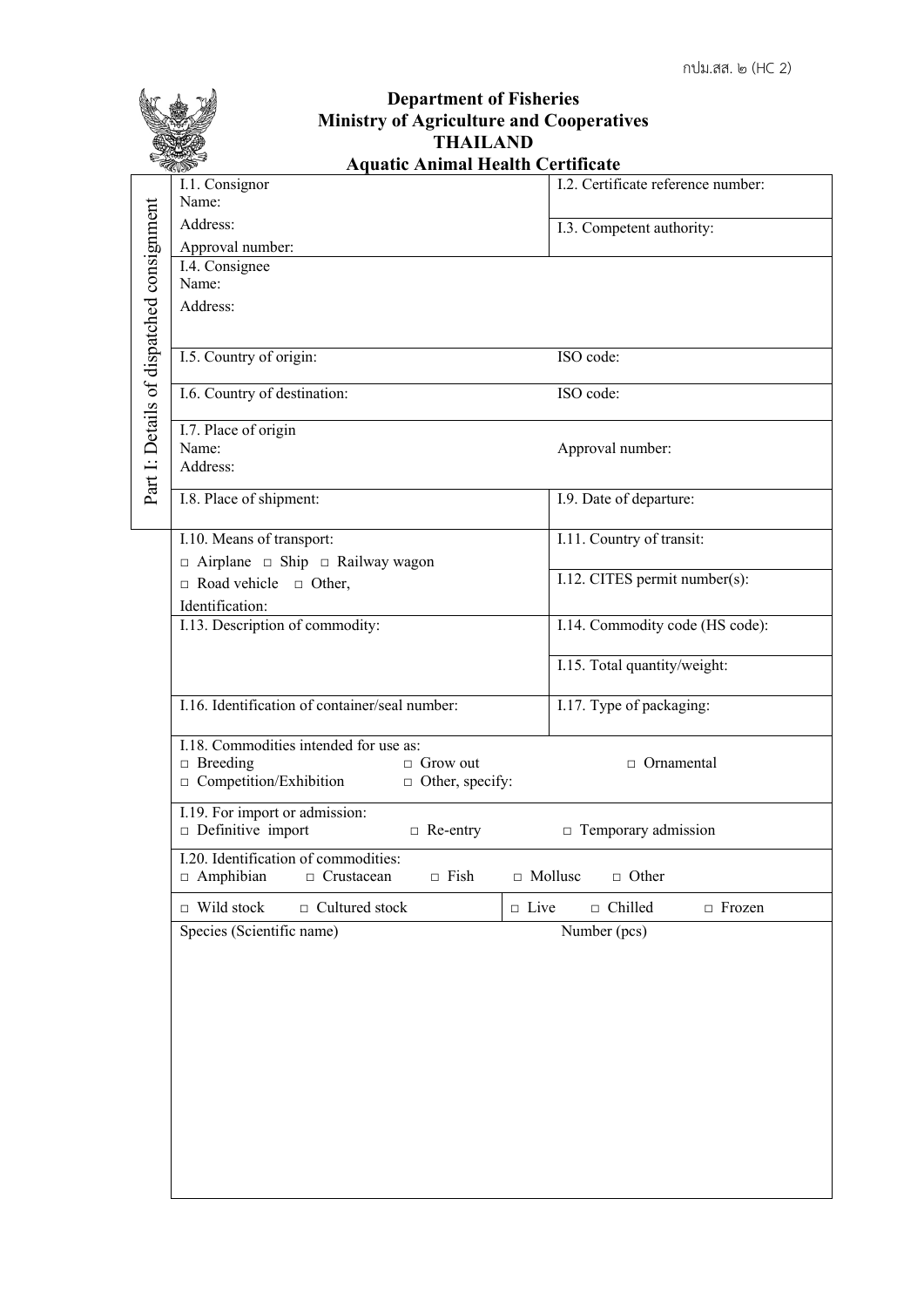|                        | <b>II. Health information</b>                                                                                                                                                                                                                                                                                                                                                                                                                                                                                                                                                                                                                                                                                                                                                                                                                                                                                                                                          | II. a Certificate reference number:                                                                                                                                                                                                                                                                                                                                                                                                                                                                                                                                                                                                                                                                                                                                                                                                                                                                                                                                                                                                                                                                                                                                                                                                                                                                                                                                                                                                                                                                                                                                                                                                                                                                                                                                                                                                                                                                                                                                                                                                                                                                                                                                                                                                                                                                                                                       |
|------------------------|------------------------------------------------------------------------------------------------------------------------------------------------------------------------------------------------------------------------------------------------------------------------------------------------------------------------------------------------------------------------------------------------------------------------------------------------------------------------------------------------------------------------------------------------------------------------------------------------------------------------------------------------------------------------------------------------------------------------------------------------------------------------------------------------------------------------------------------------------------------------------------------------------------------------------------------------------------------------|-----------------------------------------------------------------------------------------------------------------------------------------------------------------------------------------------------------------------------------------------------------------------------------------------------------------------------------------------------------------------------------------------------------------------------------------------------------------------------------------------------------------------------------------------------------------------------------------------------------------------------------------------------------------------------------------------------------------------------------------------------------------------------------------------------------------------------------------------------------------------------------------------------------------------------------------------------------------------------------------------------------------------------------------------------------------------------------------------------------------------------------------------------------------------------------------------------------------------------------------------------------------------------------------------------------------------------------------------------------------------------------------------------------------------------------------------------------------------------------------------------------------------------------------------------------------------------------------------------------------------------------------------------------------------------------------------------------------------------------------------------------------------------------------------------------------------------------------------------------------------------------------------------------------------------------------------------------------------------------------------------------------------------------------------------------------------------------------------------------------------------------------------------------------------------------------------------------------------------------------------------------------------------------------------------------------------------------------------------------|
| Part II: Certification | <b>II.1 General requirements</b><br>certificate:<br>b) are not subject to any prohibitions due to unresolved increased mortality;<br>c) are not intended for destruction or slaughter for the eradication of diseases;<br>e) no un-explained mass mortality during the past 3 months.<br><b>II.2 Declaration of health information</b><br>diseases:<br>a)<br>salamandrivorans and infection with Ranavirus species.<br>genotype 1<br>$\mathbf{c})$<br>septicaemia virus<br>d)<br>with Perkinsus olseni, infection with Xenohaliotis californiensis<br>for polychaete*: infection with white spot syndrome virus.<br>e)<br>* Keep as appropriate for susceptible species.<br><b>II.3 Transport and labeling requirements</b><br>I, the undersigned official inspector, hereby certify that:<br>that do not alter their health status;<br>b) the transport container is clean and disinfected or previously unused; and<br>referred to in box I.16. of this certificate. | I, the undersigned official inspector, hereby certify that the aquatic animals referred to in Part I of this<br>a) have been inspected within 72 hours of loading, and showed no clinical signs of disease;<br>d) originate from aquaculture farms that are all under the supervision of the competent authority; and<br>I, the undersigned official inspector, certify that the animals identified above meet the following conditions:<br>They come from a farm establishment/zone/country where they are submitted to a health supervision set<br>up to operate according to the procedures described in the Aquatic Animal Health Code from World<br>Organisation for Animal Health (OIE) and that is recognized officially unaffected by the following<br>for amphibian*: infection with Batrachochytrium dendrobatidis, infection with Batrachochytrium<br>b) for crustacean*: acute hepatopancreatic necrosis disease, infection with Aphanomyces astaci (crayfish<br>plague), infection with <i>Hepatobacter penaei</i> (necrotising hepatopancreatitis), infection with<br>infectious hypodermal and haematopoietic necrosis virus, infection with infectious myonecrosis<br>virus, infection with Macrobrachium rosenbergii nodavirus (white tail disease), infection with Taura<br>syndrome virus, infection with white spot syndrome virus and infection with yellow head virus<br>for fish*: infection with Aphanomyces invadans (epizootic ulcerative syndrome), infection with<br>epizootic haematopoietic necrosis virus, infection with Gyrodactylus salaris, infection with HPR-<br>deleted or HPR0 infectious salmon anaemia virus, infection with infectious haematopoietic necrosis<br>virus, infection with koi herpesvirus, infection with red sea bream iridovirus, infection with salmonid<br>alphavirus, infection with spring viraemia of carp virus and infection with viral haemorrhagic<br>for molluse*: infection with abalone herpesvirus, infection with Bonamia ostreae, infection with<br>Bonamia exitiosa, infection with Marteilia refringens, infection with Perkinsus marinus, infection<br>a) the live aquatic animals referred to above are placed under conditions, including with water quality,<br>c) the consignment is identified by a label on the exterior of the container with the relevant information |
|                        | This certificate is valid for ten days from the date of issue.                                                                                                                                                                                                                                                                                                                                                                                                                                                                                                                                                                                                                                                                                                                                                                                                                                                                                                         |                                                                                                                                                                                                                                                                                                                                                                                                                                                                                                                                                                                                                                                                                                                                                                                                                                                                                                                                                                                                                                                                                                                                                                                                                                                                                                                                                                                                                                                                                                                                                                                                                                                                                                                                                                                                                                                                                                                                                                                                                                                                                                                                                                                                                                                                                                                                                           |
|                        | Certifying Official:<br>Name and address (in capital letters):                                                                                                                                                                                                                                                                                                                                                                                                                                                                                                                                                                                                                                                                                                                                                                                                                                                                                                         |                                                                                                                                                                                                                                                                                                                                                                                                                                                                                                                                                                                                                                                                                                                                                                                                                                                                                                                                                                                                                                                                                                                                                                                                                                                                                                                                                                                                                                                                                                                                                                                                                                                                                                                                                                                                                                                                                                                                                                                                                                                                                                                                                                                                                                                                                                                                                           |
|                        | Official position:                                                                                                                                                                                                                                                                                                                                                                                                                                                                                                                                                                                                                                                                                                                                                                                                                                                                                                                                                     |                                                                                                                                                                                                                                                                                                                                                                                                                                                                                                                                                                                                                                                                                                                                                                                                                                                                                                                                                                                                                                                                                                                                                                                                                                                                                                                                                                                                                                                                                                                                                                                                                                                                                                                                                                                                                                                                                                                                                                                                                                                                                                                                                                                                                                                                                                                                                           |
|                        | Date:<br>Stamp:                                                                                                                                                                                                                                                                                                                                                                                                                                                                                                                                                                                                                                                                                                                                                                                                                                                                                                                                                        | Signature:<br>E-mail address:                                                                                                                                                                                                                                                                                                                                                                                                                                                                                                                                                                                                                                                                                                                                                                                                                                                                                                                                                                                                                                                                                                                                                                                                                                                                                                                                                                                                                                                                                                                                                                                                                                                                                                                                                                                                                                                                                                                                                                                                                                                                                                                                                                                                                                                                                                                             |
|                        |                                                                                                                                                                                                                                                                                                                                                                                                                                                                                                                                                                                                                                                                                                                                                                                                                                                                                                                                                                        |                                                                                                                                                                                                                                                                                                                                                                                                                                                                                                                                                                                                                                                                                                                                                                                                                                                                                                                                                                                                                                                                                                                                                                                                                                                                                                                                                                                                                                                                                                                                                                                                                                                                                                                                                                                                                                                                                                                                                                                                                                                                                                                                                                                                                                                                                                                                                           |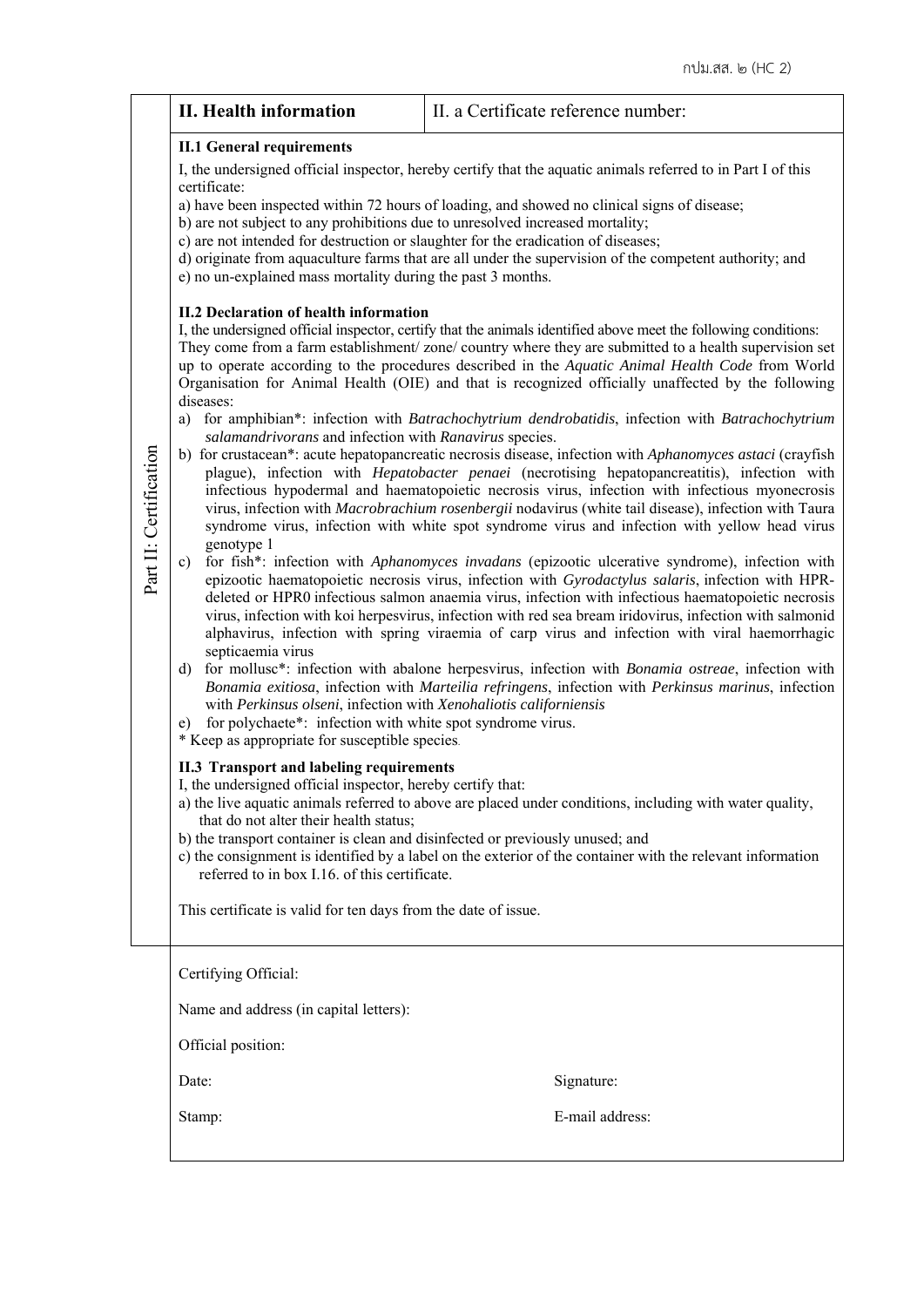|                                           | <b>Department of Fisheries</b><br><b>Ministry of Agriculture and Cooperatives</b><br><b>THAILAND</b><br><b>Aquatic Animal Health Certificate</b>                                                                                                                                                                                                                                                                                                                                                                                                                                                                                                                                                                                                                                                              |                                                                                                                                                                                                                                                                                                                                                                                       |
|-------------------------------------------|---------------------------------------------------------------------------------------------------------------------------------------------------------------------------------------------------------------------------------------------------------------------------------------------------------------------------------------------------------------------------------------------------------------------------------------------------------------------------------------------------------------------------------------------------------------------------------------------------------------------------------------------------------------------------------------------------------------------------------------------------------------------------------------------------------------|---------------------------------------------------------------------------------------------------------------------------------------------------------------------------------------------------------------------------------------------------------------------------------------------------------------------------------------------------------------------------------------|
|                                           | I.1. Consignor<br>Name:                                                                                                                                                                                                                                                                                                                                                                                                                                                                                                                                                                                                                                                                                                                                                                                       | I.2. Certificate reference number:                                                                                                                                                                                                                                                                                                                                                    |
|                                           | Address:<br>Approval number :                                                                                                                                                                                                                                                                                                                                                                                                                                                                                                                                                                                                                                                                                                                                                                                 | I.3. Competent authority:                                                                                                                                                                                                                                                                                                                                                             |
| Part I: Details of dispatched consignment | I.4. Consignee<br>Name:<br>Address:<br>I.5. Country of origin:<br>I.6. Country of destination:<br>I.7. Place of origin<br>Name:<br>Address:<br>I.8. Place of shipment:<br>I.10. Means of transport:<br>$\Box$ Ship $\Box$ Railway wagon<br>$\Box$ Airplane<br>$\Box$ Road vehicle<br>$\Box$ Other,<br>Identification:<br>I.13. Description of commodity:<br>I.16. Identification of container/seal number:<br>I.18. Commodities intended for use as:<br>$\Box$ Breeding<br>$\Box$ Grow out<br>$\Box$ Competition/Exhibition<br>$\Box$ Other, specify:<br>I.19. For import or admission:<br>$\Box$ Definitive import<br>I.20. Identification of commodities:<br>$\Box$ Amphibian<br>$\Box$ Fish $\Box$ Mollusc<br>$\Box$ Crustacean<br>$\Box$ Wild stock<br>$\Box$ Cultured stock<br>Species (Scientific name) | ISO code:<br>ISO code:<br>Approval number:<br>I.9. Date of departure:<br>I.11. Country of transit:<br>I.12. CITES permit number(s):<br>I.14. Commodity code (HS code):<br>I.15. Total quantity/weight:<br>I.17. Type of packaging:<br>□ Ornamental<br>$\Box$ Temporary admission<br>$\Box$ Re-entry<br>$\Box$ Other<br>$\Box$ Chilled<br>$\Box$ Live<br>$\Box$ Frozen<br>Number (pcs) |
|                                           |                                                                                                                                                                                                                                                                                                                                                                                                                                                                                                                                                                                                                                                                                                                                                                                                               |                                                                                                                                                                                                                                                                                                                                                                                       |
|                                           |                                                                                                                                                                                                                                                                                                                                                                                                                                                                                                                                                                                                                                                                                                                                                                                                               |                                                                                                                                                                                                                                                                                                                                                                                       |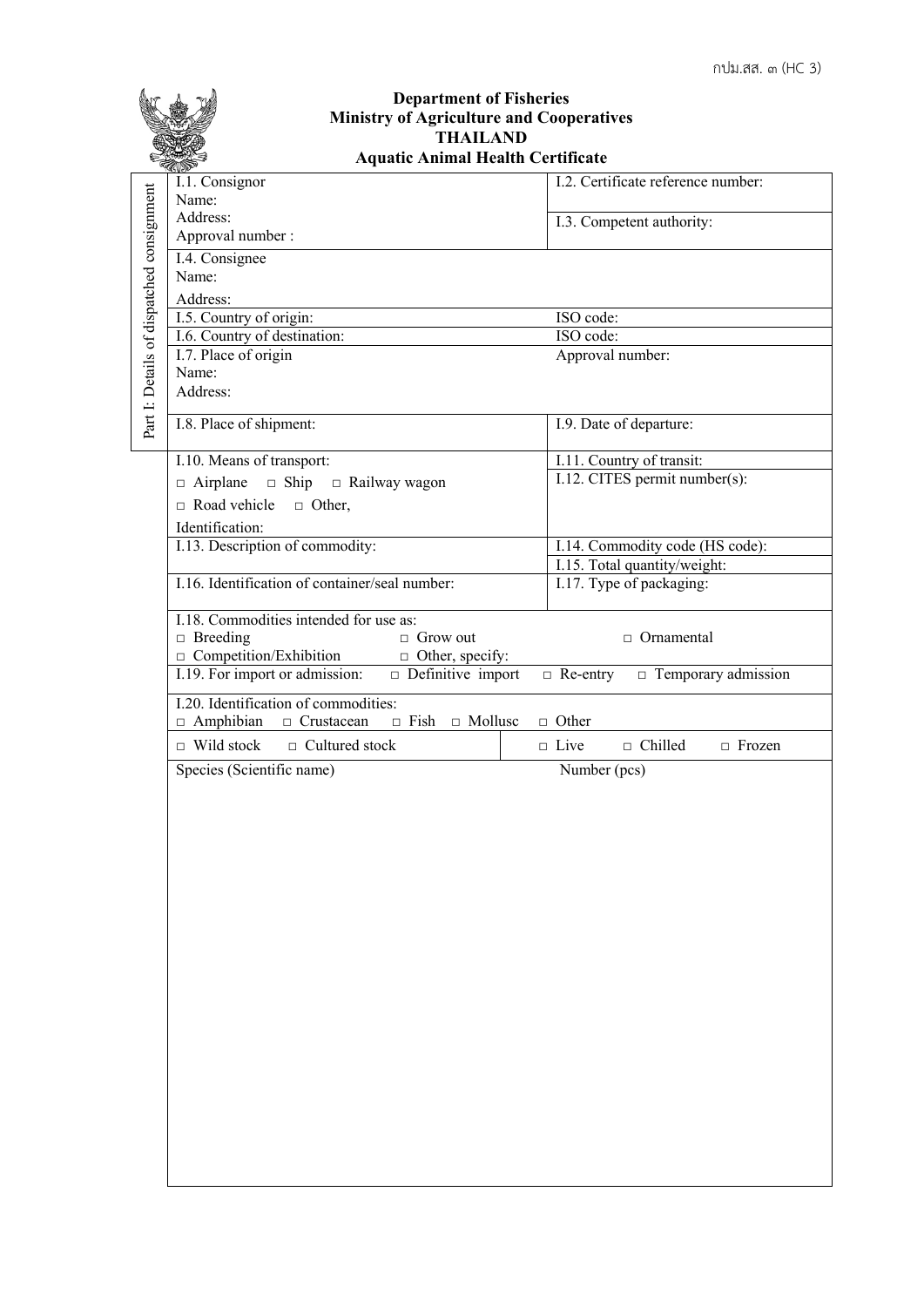|                        | <b>II. Health information</b>                                                                                                                                                                                                                                                                                                                                | II. a Certificate reference number:                                                                                                                                                                                                                                                                                   |
|------------------------|--------------------------------------------------------------------------------------------------------------------------------------------------------------------------------------------------------------------------------------------------------------------------------------------------------------------------------------------------------------|-----------------------------------------------------------------------------------------------------------------------------------------------------------------------------------------------------------------------------------------------------------------------------------------------------------------------|
|                        | <b>II.1 General requirements</b><br>certificate:<br>b) are not subject to any prohibitions due to unresolved increased mortality;<br>c) are not intended for destruction or slaughter for the eradication of diseases;<br>e) no un-explained mass mortality during the past 3 months.                                                                        | I, the undersigned official inspector, hereby certify that the aquatic animals referred to in Part I of this<br>a) have been inspected within 72 hours of loading, and showed no clinical signs of disease;<br>d) originate from aquaculture farms that are all under the supervision of the competent authority; and |
| Part II: Certification | <b>II.2 Transport and labeling requirements</b><br>I, the undersigned official inspector, hereby certify that:<br>that do not alter their health status;<br>b) the transport container is clean and disinfected or previously unused; and<br>referred to in box I.16. of this certificate.<br>This certificate is valid for ten days from the date of issue. | a) the live aquatic animals referred to above are placed under conditions, including with water quality,<br>c) the consignment is identified by a label on the exterior of the container with the relevant information                                                                                                |
|                        | Certifying Official:<br>Name and address (in capital letters):<br>Official position:                                                                                                                                                                                                                                                                         |                                                                                                                                                                                                                                                                                                                       |
|                        | Date:                                                                                                                                                                                                                                                                                                                                                        | Signature:                                                                                                                                                                                                                                                                                                            |
|                        | Stamp:                                                                                                                                                                                                                                                                                                                                                       | E-mail address:                                                                                                                                                                                                                                                                                                       |

<u> 1989 - Johann Stoff, fransk politik (d. 1989)</u>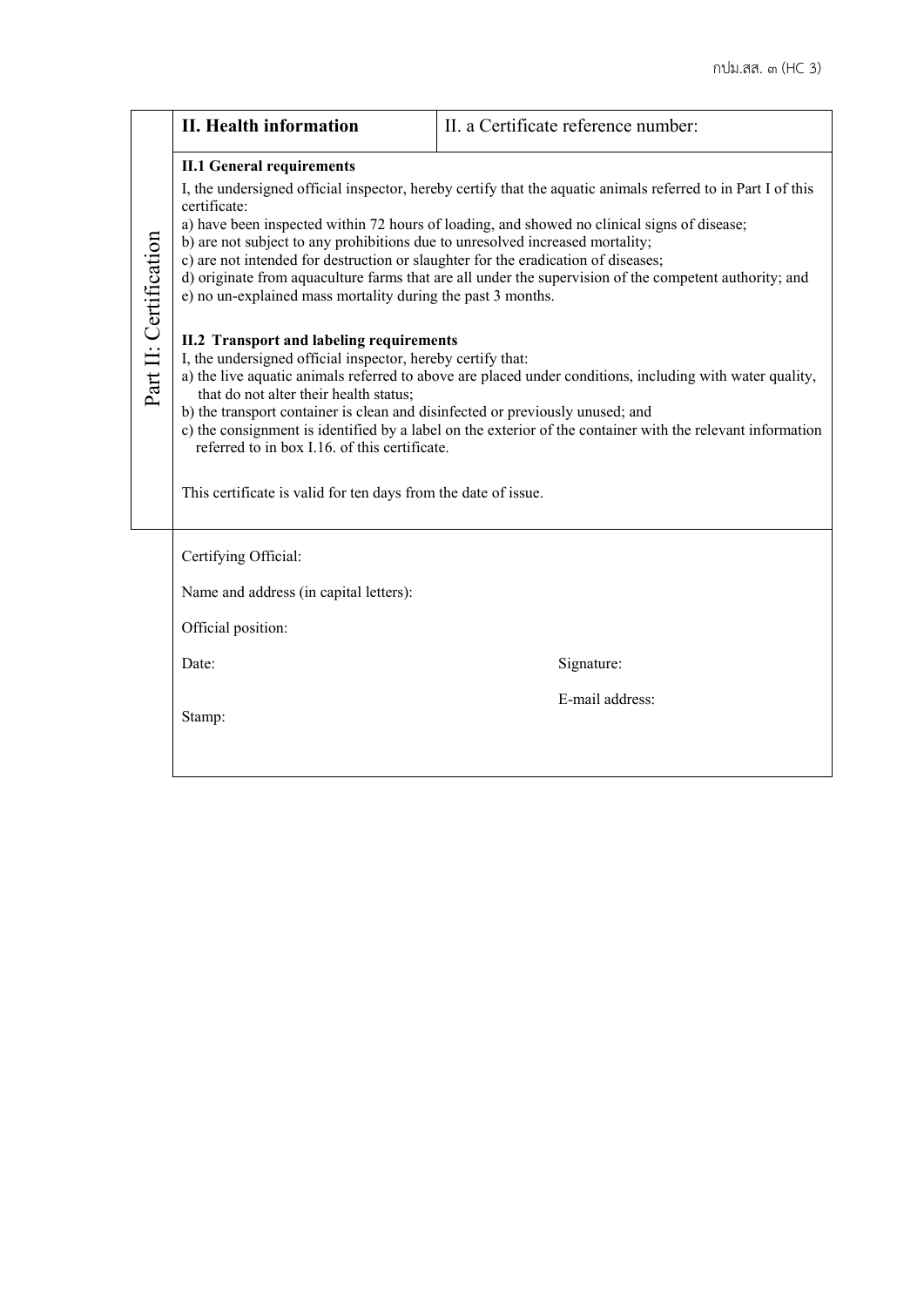

## **Department of Fisheries Ministry of Agriculture and Cooperatives THAILAND Aquatic Animal Health Certificate**

| 1. Consignor<br>Name:                                                                                             | 2. Certificate reference number:            |
|-------------------------------------------------------------------------------------------------------------------|---------------------------------------------|
| Address:                                                                                                          |                                             |
| Approval number :                                                                                                 | 3. Competent authority:                     |
| 4. Consignee<br>Name:                                                                                             |                                             |
| Address:                                                                                                          |                                             |
| 5. Country of origin:                                                                                             | ISO code:                                   |
| 6. Country of destination:                                                                                        | ISO code:                                   |
| 7. Place of origin<br>Name:<br>Address:                                                                           | Approval number:                            |
| 8. Means of transport:                                                                                            | 9. Place of shipment:                       |
| $\Box$ Airplane<br>$\Box$ Ship<br>$\Box$ Railway wagon<br>$\Box$ Road vehicle<br>$\Box$ Other,<br>Identification: | 10. Date of departure:                      |
| 11. Description of commodity:                                                                                     | 12. Commodity code (HS code):               |
|                                                                                                                   |                                             |
|                                                                                                                   | 13. Total quantity/weight:                  |
| 14. Identification of commodities:<br>$\Box$ Amphibian<br>$\Box$ Fish<br>$\Box$ Mollusc<br>$\Box$ Crustacean      | $\Box$ Other                                |
| $\Box$ Wild stock<br>$\Box$ Cultured stock                                                                        | $\Box$ Live<br>$\Box$ Chilled $\Box$ Frozen |
| Species (Scientific name)                                                                                         | Number (pcs)                                |
|                                                                                                                   |                                             |
| This certificate is valid for  days from the date of issue.                                                       |                                             |
| Certifying Official:                                                                                              |                                             |
| Name and address (in capital letters):                                                                            |                                             |
| Official position:                                                                                                |                                             |
| Date:                                                                                                             | Signature:<br>E-mail address:               |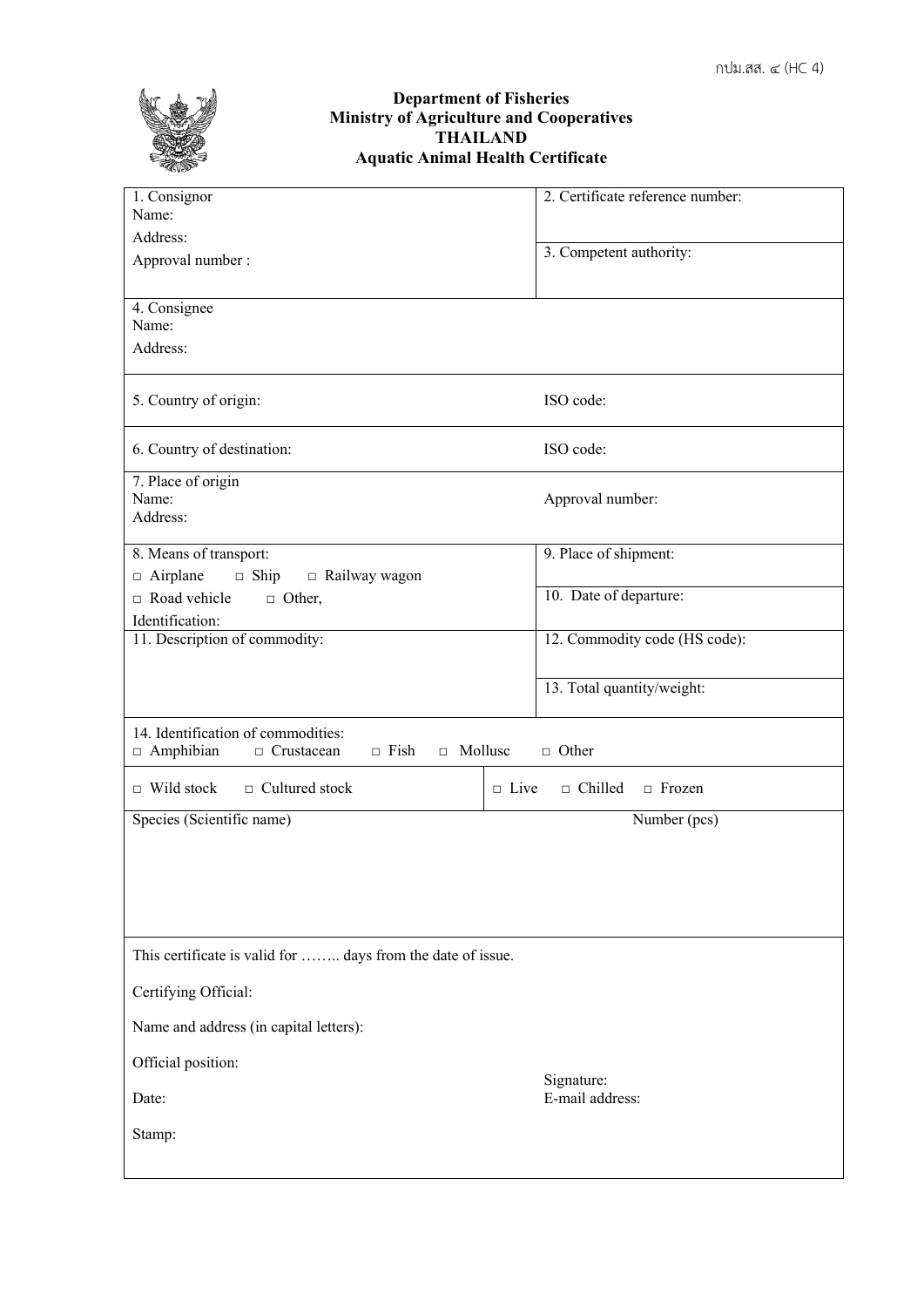|                                           | <b>Department of Fisheries</b>                                                |                                    |  |
|-------------------------------------------|-------------------------------------------------------------------------------|------------------------------------|--|
|                                           | <b>Ministry of Agriculture and Cooperatives</b>                               |                                    |  |
| <b>THAILAND</b>                           |                                                                               |                                    |  |
|                                           | <b>Aquatic Animal Health Certificate</b><br>I.1. Consignor                    | I.2. Certificate reference number: |  |
|                                           | Name:                                                                         |                                    |  |
|                                           | Address:                                                                      | I.3. Competent authority:          |  |
|                                           | Approval number:                                                              |                                    |  |
|                                           | I.4. Consignee<br>Name:                                                       |                                    |  |
|                                           | Address:                                                                      |                                    |  |
|                                           |                                                                               |                                    |  |
| Part I: Details of dispatched consignment | I.5. Country of origin:                                                       | ISO code:                          |  |
|                                           |                                                                               |                                    |  |
|                                           | I.6. Country of destination:                                                  | ISO code:                          |  |
|                                           | I.7. Place of origin                                                          |                                    |  |
|                                           | Name:<br>Address:                                                             | Approval number:                   |  |
|                                           |                                                                               |                                    |  |
|                                           | I.8. Place of shipment:                                                       | I.9. Date of departure:            |  |
|                                           | I.10. Means of transport:                                                     | I.11. Country of transit:          |  |
|                                           | $\Box$ Airplane $\Box$ Ship $\Box$ Railway wagon                              |                                    |  |
|                                           | $\Box$ Road vehicle $\Box$ Other,                                             | I.12. CITES permit number(s):      |  |
|                                           | Identification:                                                               |                                    |  |
|                                           | I.13. Description of commodity:                                               | I.14. Commodity code (HS code):    |  |
|                                           |                                                                               | I.15. Total quantity/weight:       |  |
|                                           |                                                                               |                                    |  |
|                                           | I.16. Identification of container/seal number:                                | I.17. Type of packaging:           |  |
|                                           | I.18. Commodities intended for use as:                                        |                                    |  |
|                                           | $\Box$ Breeding<br>$\Box$ Grow out                                            | $\Box$ Ornamental                  |  |
|                                           | □ Competition/Exhibition<br>$\Box$ Other, specify:                            |                                    |  |
|                                           | I.19. For import or admission:<br>$\Box$ Definitive import<br>$\Box$ Re-entry | $\Box$ Temporary admission         |  |
|                                           | I.20. Identification of commodities:                                          |                                    |  |
|                                           | $\Box$ Amphibian<br>$\Box$ Crustacean<br>$\Box$ Fish                          | □ Mollusc<br>$\Box$ Other          |  |
|                                           | $\Box$ Wild stock<br>$\Box$ Cultured stock<br>$\Box$ Live                     | $\Box$ Chilled<br>$\Box$ Frozen    |  |
|                                           | Species (Scientific name)<br>Family                                           | Number (pcs)                       |  |
|                                           |                                                                               |                                    |  |
|                                           |                                                                               |                                    |  |
|                                           |                                                                               |                                    |  |
|                                           |                                                                               |                                    |  |
|                                           |                                                                               |                                    |  |
|                                           |                                                                               |                                    |  |
|                                           |                                                                               |                                    |  |
|                                           |                                                                               |                                    |  |
|                                           |                                                                               |                                    |  |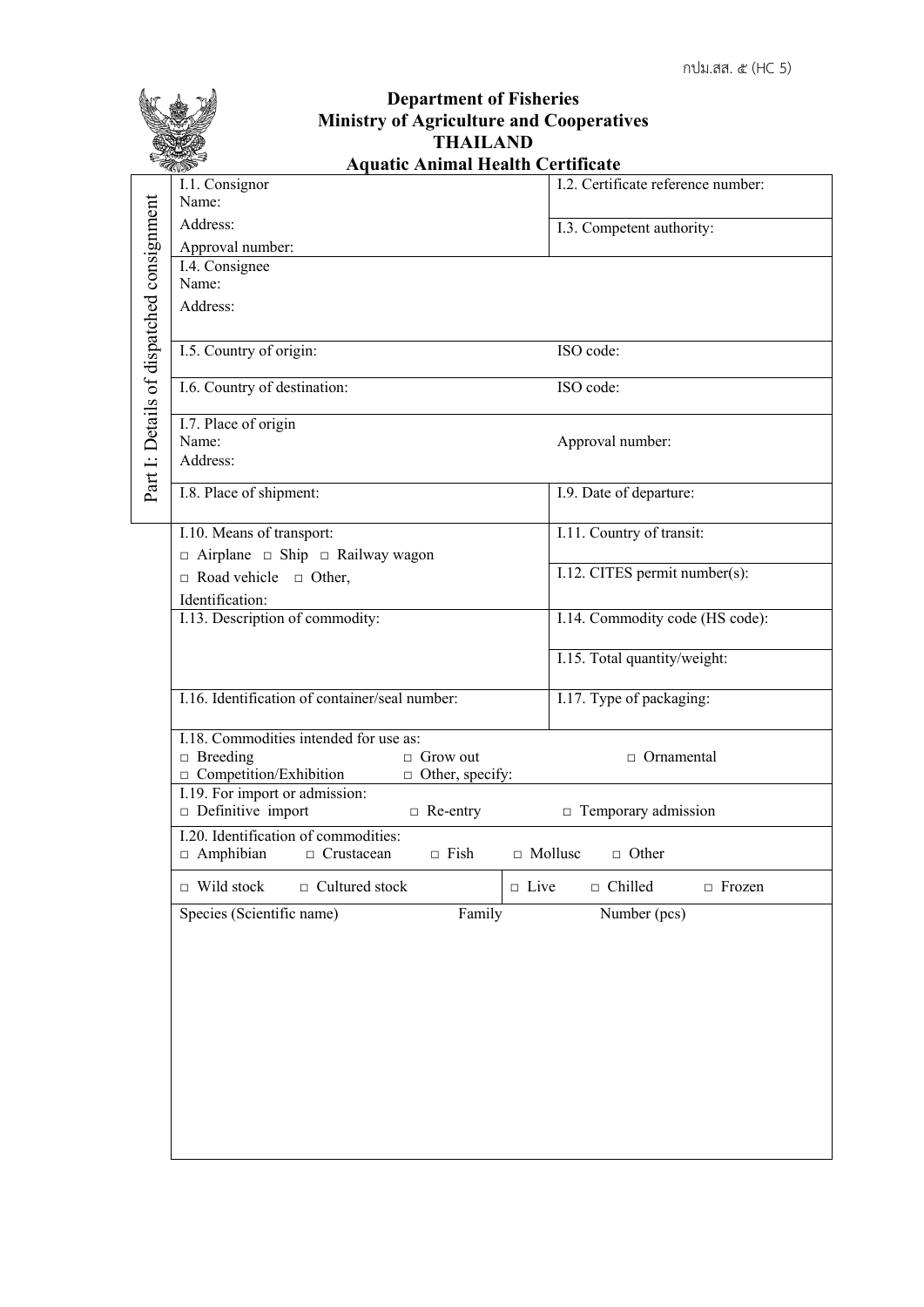|                        | <b>II. Health information</b>                                                                                                                                                                                                                                                                                                                                                                                                                                                                                                                                                                                                                                                                                                                                                                                                                                                                                                                                                                                                      | II. a Certificate reference number:                                                                                                                                                                                                                                                                                                                                                                                                                                                                                                                                                                                                                                                                                                                                                                                                                                                                                                                                                                                                                                                                                                                                                                                                                                                                                                                                                                                                                                                                                                                                                                                                                                                                                                                                                                                                                                                                                                                                                                                                                                                                                                                                                                                                                                                                                                                          |
|------------------------|------------------------------------------------------------------------------------------------------------------------------------------------------------------------------------------------------------------------------------------------------------------------------------------------------------------------------------------------------------------------------------------------------------------------------------------------------------------------------------------------------------------------------------------------------------------------------------------------------------------------------------------------------------------------------------------------------------------------------------------------------------------------------------------------------------------------------------------------------------------------------------------------------------------------------------------------------------------------------------------------------------------------------------|--------------------------------------------------------------------------------------------------------------------------------------------------------------------------------------------------------------------------------------------------------------------------------------------------------------------------------------------------------------------------------------------------------------------------------------------------------------------------------------------------------------------------------------------------------------------------------------------------------------------------------------------------------------------------------------------------------------------------------------------------------------------------------------------------------------------------------------------------------------------------------------------------------------------------------------------------------------------------------------------------------------------------------------------------------------------------------------------------------------------------------------------------------------------------------------------------------------------------------------------------------------------------------------------------------------------------------------------------------------------------------------------------------------------------------------------------------------------------------------------------------------------------------------------------------------------------------------------------------------------------------------------------------------------------------------------------------------------------------------------------------------------------------------------------------------------------------------------------------------------------------------------------------------------------------------------------------------------------------------------------------------------------------------------------------------------------------------------------------------------------------------------------------------------------------------------------------------------------------------------------------------------------------------------------------------------------------------------------------------|
| Part II: Certification | <b>II.1 General requirements</b><br>certificate:<br>b) are not subject to any prohibitions due to unresolved increased mortality;<br>c) are not intended for destruction or slaughter for the eradication of diseases;<br>e) no un-explained mass mortality during the past 3 months.<br><b>II.2 Declaration of health information</b><br>diseases:<br>salamandrivorans and infection with Ranavirus species.<br>genotype 1<br>$\mathbf{c})$<br>septicaemia virus<br>d)<br>with Perkinsus olseni, infection with Xenohaliotis californiensis<br>for polychaete*: infection with white spot syndrome virus.<br>e)<br>* Keep as appropriate for susceptible species.<br><b>II.3 Transport and labeling requirements</b><br>I, the undersigned official inspector, hereby certify that:<br>that do not alter their health status;<br>b) the transport container is clean and disinfected or previously unused; and<br>referred to in box I.16. of this certificate.<br>This certificate is valid for ten days from the date of issue. | I, the undersigned official inspector, hereby certify that the aquatic animals referred to in Part I of this<br>a) have been inspected within 72 hours of loading, and showed no clinical signs of disease;<br>d) originate from aquaculture farms that are all under the supervision of the competent authority; and<br>I, the undersigned official inspector, certify that the animals identified above meet the following conditions:<br>They come from a farm establishment/zone/country where they are submitted to a health supervision set<br>up to operate according to the procedures described in the Aquatic Animal Health Code from World<br>Organisation for Animal Health (OIE) and that is recognized officially unaffected by the following<br>a) for amphibian*: infection with Batrachochytrium dendrobatidis, infection with Batrachochytrium<br>b) for crustacean*: acute hepatopancreatic necrosis disease, infection with Aphanomyces astaci (crayfish<br>plague), infection with <i>Hepatobacter penaei</i> (necrotising hepatopancreatitis), infection with<br>infectious hypodermal and haematopoietic necrosis virus, infection with infectious myonecrosis<br>virus, infection with Macrobrachium rosenbergii nodavirus (white tail disease), infection with Taura<br>syndrome virus, infection with white spot syndrome virus and infection with yellow head virus<br>for fish*: infection with Aphanomyces invadans (epizootic ulcerative syndrome), infection with<br>epizootic haematopoietic necrosis virus, infection with Gyrodactylus salaris, infection with HPR-<br>deleted or HPR0 infectious salmon anaemia virus, infection with infectious haematopoietic necrosis<br>virus, infection with koi herpesvirus, infection with red sea bream iridovirus, infection with salmonid<br>alphavirus, infection with spring viraemia of carp virus and infection with viral haemorrhagic<br>for molluse*: infection with abalone herpesvirus, infection with Bonamia ostreae, infection with<br>Bonamia exitiosa, infection with Marteilia refringens, infection with Perkinsus marinus, infection<br>a) the live aquatic animals referred to above are placed under conditions, including with water quality,<br>c) the consignment is identified by a label on the exterior of the container with the relevant information |
|                        | Certifying Official:<br>Name and address (in capital letters):<br>Official position:<br>Date:<br>Stamp:                                                                                                                                                                                                                                                                                                                                                                                                                                                                                                                                                                                                                                                                                                                                                                                                                                                                                                                            | Signature:<br>E-mail address:                                                                                                                                                                                                                                                                                                                                                                                                                                                                                                                                                                                                                                                                                                                                                                                                                                                                                                                                                                                                                                                                                                                                                                                                                                                                                                                                                                                                                                                                                                                                                                                                                                                                                                                                                                                                                                                                                                                                                                                                                                                                                                                                                                                                                                                                                                                                |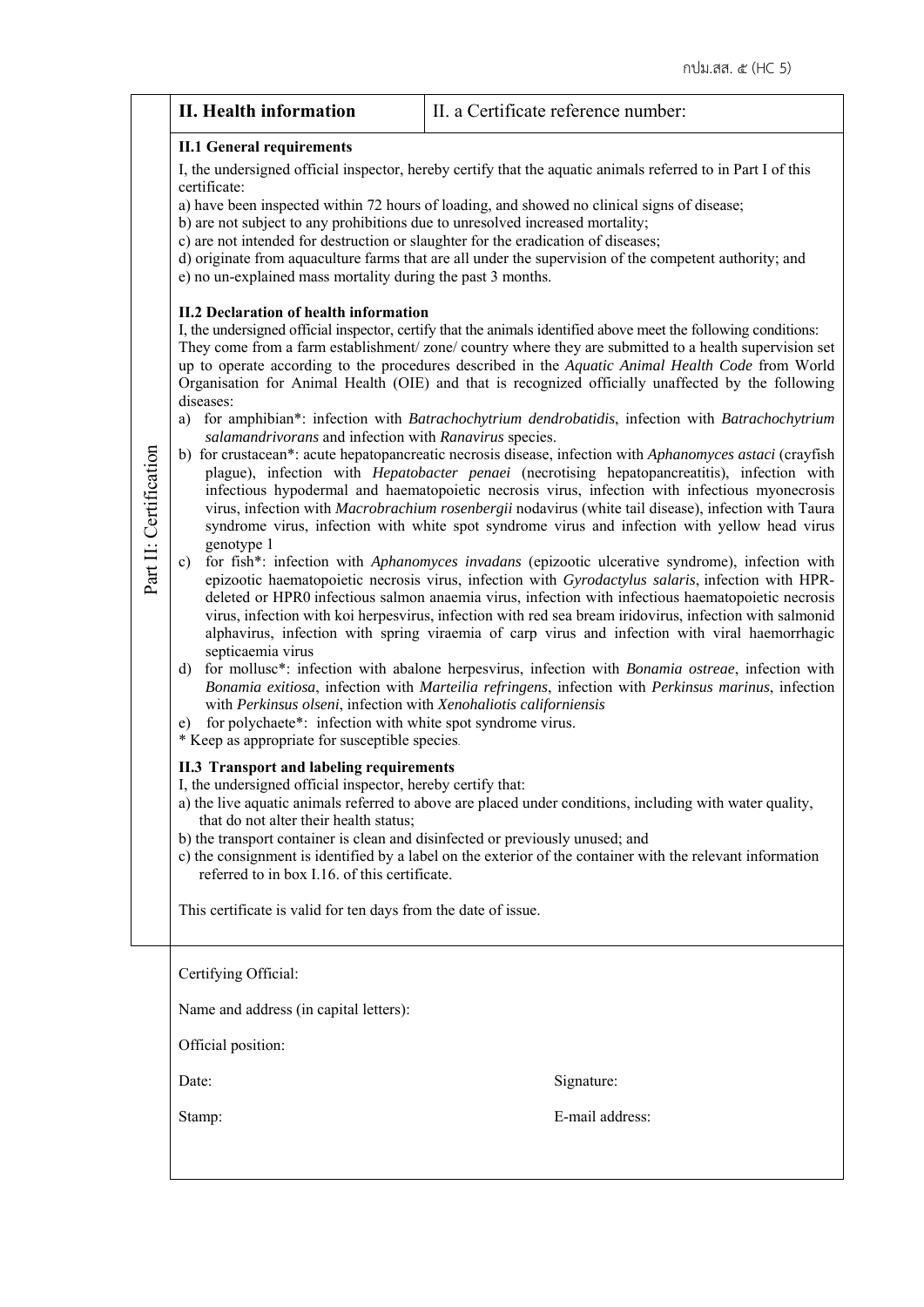|                                           | <b>Department of Fisheries</b><br><b>Ministry of Agriculture and Cooperatives</b><br><b>THAILAND</b> |                                    |  |
|-------------------------------------------|------------------------------------------------------------------------------------------------------|------------------------------------|--|
|                                           | <b>Aquatic Animal Health Certificate</b>                                                             |                                    |  |
|                                           | I.1. Consignor<br>Name:                                                                              | I.2. Certificate reference number: |  |
|                                           | Address:                                                                                             | I.3. Competent authority:          |  |
|                                           | Approval number:                                                                                     |                                    |  |
|                                           | I.4. Consignee                                                                                       |                                    |  |
|                                           | Name:                                                                                                |                                    |  |
|                                           | Address:                                                                                             |                                    |  |
|                                           |                                                                                                      |                                    |  |
|                                           | I.5. Country of origin:                                                                              | ISO code:                          |  |
| Part I: Details of dispatched consignment | I.6. Country of destination:                                                                         | ISO code:                          |  |
|                                           | I.7. Place of origin                                                                                 |                                    |  |
|                                           | Name:                                                                                                | Approval number:                   |  |
|                                           | Address:                                                                                             |                                    |  |
|                                           | I.8. Place of shipment:                                                                              | I.9. Date of departure:            |  |
|                                           |                                                                                                      |                                    |  |
|                                           | I.10. Means of transport:                                                                            | I.11. Country of transit:          |  |
|                                           | $\Box$ Airplane $\Box$ Ship $\Box$ Railway wagon                                                     | I.12. CITES permit number(s):      |  |
|                                           | $\Box$ Road vehicle $\Box$ Other,                                                                    |                                    |  |
|                                           | Identification:<br>I.13. Description of commodity:                                                   | I.14. Commodity code (HS code):    |  |
|                                           |                                                                                                      |                                    |  |
|                                           |                                                                                                      | I.15. Total quantity/weight:       |  |
|                                           |                                                                                                      |                                    |  |
|                                           | I.16. Identification of container/seal number:                                                       | I.17. Type of packaging:           |  |
|                                           | I.18. Commodities intended for use as:                                                               |                                    |  |
|                                           | $\Box$ Breeding<br>$\Box$ Grow out                                                                   | $\Box$ Ornamental                  |  |
|                                           | $\Box$ Competition/Exhibition<br>$\Box$ Other, specify:                                              |                                    |  |
|                                           | I.19. For import or admission:<br>$\Box$ Definitive import                                           |                                    |  |
|                                           | $\Box$ Re-entry<br>I.20. Identification of commodities:                                              | $\Box$ Temporary admission         |  |
|                                           | $\Box$ Amphibian<br>$\Box$ Crustacean<br>$\Box$ Fish                                                 | $\Box$ Mollusc<br>$\Box$ Other     |  |
|                                           | $\Box$ Wild stock<br>$\Box$ Cultured stock<br>$\Box$ Live                                            | $\Box$ Chilled<br>$\Box$ Frozen    |  |
|                                           | Species (Scientific name)                                                                            | Number (pcs)                       |  |
|                                           |                                                                                                      |                                    |  |
|                                           |                                                                                                      |                                    |  |
|                                           |                                                                                                      |                                    |  |
|                                           |                                                                                                      |                                    |  |
|                                           |                                                                                                      |                                    |  |
|                                           |                                                                                                      |                                    |  |
|                                           |                                                                                                      |                                    |  |
|                                           |                                                                                                      |                                    |  |
|                                           |                                                                                                      |                                    |  |
|                                           |                                                                                                      |                                    |  |
|                                           |                                                                                                      |                                    |  |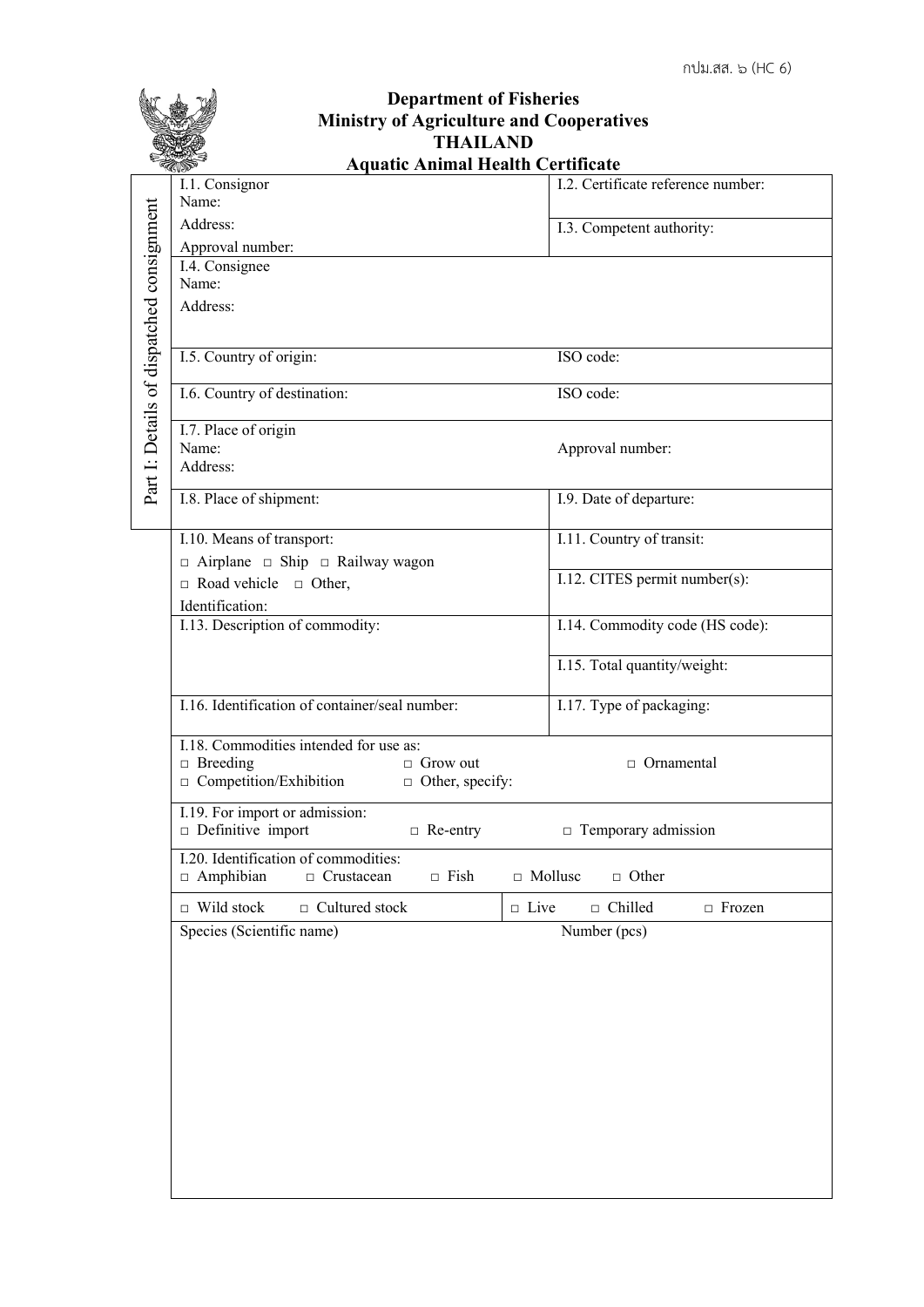|                        |                                                                                                                                                                                                                                                                                                                                                              | กปม.สส. ๖ (HC 6)                                                                                                                                                                                                                                                                                                                                                                                                                                                                                                                                                                                                                                                                                                                                     |
|------------------------|--------------------------------------------------------------------------------------------------------------------------------------------------------------------------------------------------------------------------------------------------------------------------------------------------------------------------------------------------------------|------------------------------------------------------------------------------------------------------------------------------------------------------------------------------------------------------------------------------------------------------------------------------------------------------------------------------------------------------------------------------------------------------------------------------------------------------------------------------------------------------------------------------------------------------------------------------------------------------------------------------------------------------------------------------------------------------------------------------------------------------|
|                        | <b>II. Health information</b>                                                                                                                                                                                                                                                                                                                                | II. a Certificate reference number:                                                                                                                                                                                                                                                                                                                                                                                                                                                                                                                                                                                                                                                                                                                  |
|                        |                                                                                                                                                                                                                                                                                                                                                              |                                                                                                                                                                                                                                                                                                                                                                                                                                                                                                                                                                                                                                                                                                                                                      |
|                        | <b>II.1 General requirements</b><br>certificate:<br>b) are not subject to any prohibitions due to unresolved increased mortality;<br>c) are not intended for destruction or slaughter for the eradication of diseases;<br>e) no un-explained mass mortality during the past 3 months.<br><b>II.2 Declaration of health information</b><br>disease (s):       | I, the undersigned official inspector, hereby certify that the aquatic animals referred to in Part I of this<br>a) have been inspected within 72 hours of loading, and showed no clinical signs of disease;<br>d) originate from aquaculture farms that are all under the supervision of the competent authority; and<br>I, the undersigned official inspector, certify that the animals identified above meet the following conditions:<br>They come from a compartment/zone/country where they are submitted to a health supervision set up to<br>operate according to the procedures described in the Aquatic Animal Health Code from World<br>Organisation for Animal Health (OIE) and that is recognized officially unaffected by the following |
| Part II: Certification |                                                                                                                                                                                                                                                                                                                                                              |                                                                                                                                                                                                                                                                                                                                                                                                                                                                                                                                                                                                                                                                                                                                                      |
|                        | <b>II.3 Transport and labeling requirements</b><br>I, the undersigned official inspector, hereby certify that:<br>that do not alter their health status;<br>b) the transport container is clean and disinfected or previously unused; and<br>referred to in box I.16. of this certificate.<br>This certificate is valid for ten days from the date of issue. | a) the live aquatic animals referred to above are placed under conditions, including with water quality,<br>c) the consignment is identified by a label on the exterior of the container with the relevant information                                                                                                                                                                                                                                                                                                                                                                                                                                                                                                                               |
|                        | Certifying Official:<br>Name and address (in capital letters):<br>Official position:                                                                                                                                                                                                                                                                         |                                                                                                                                                                                                                                                                                                                                                                                                                                                                                                                                                                                                                                                                                                                                                      |
|                        |                                                                                                                                                                                                                                                                                                                                                              |                                                                                                                                                                                                                                                                                                                                                                                                                                                                                                                                                                                                                                                                                                                                                      |
|                        | Date:                                                                                                                                                                                                                                                                                                                                                        | Signature:                                                                                                                                                                                                                                                                                                                                                                                                                                                                                                                                                                                                                                                                                                                                           |
|                        | Stamp:                                                                                                                                                                                                                                                                                                                                                       | E-mail address:                                                                                                                                                                                                                                                                                                                                                                                                                                                                                                                                                                                                                                                                                                                                      |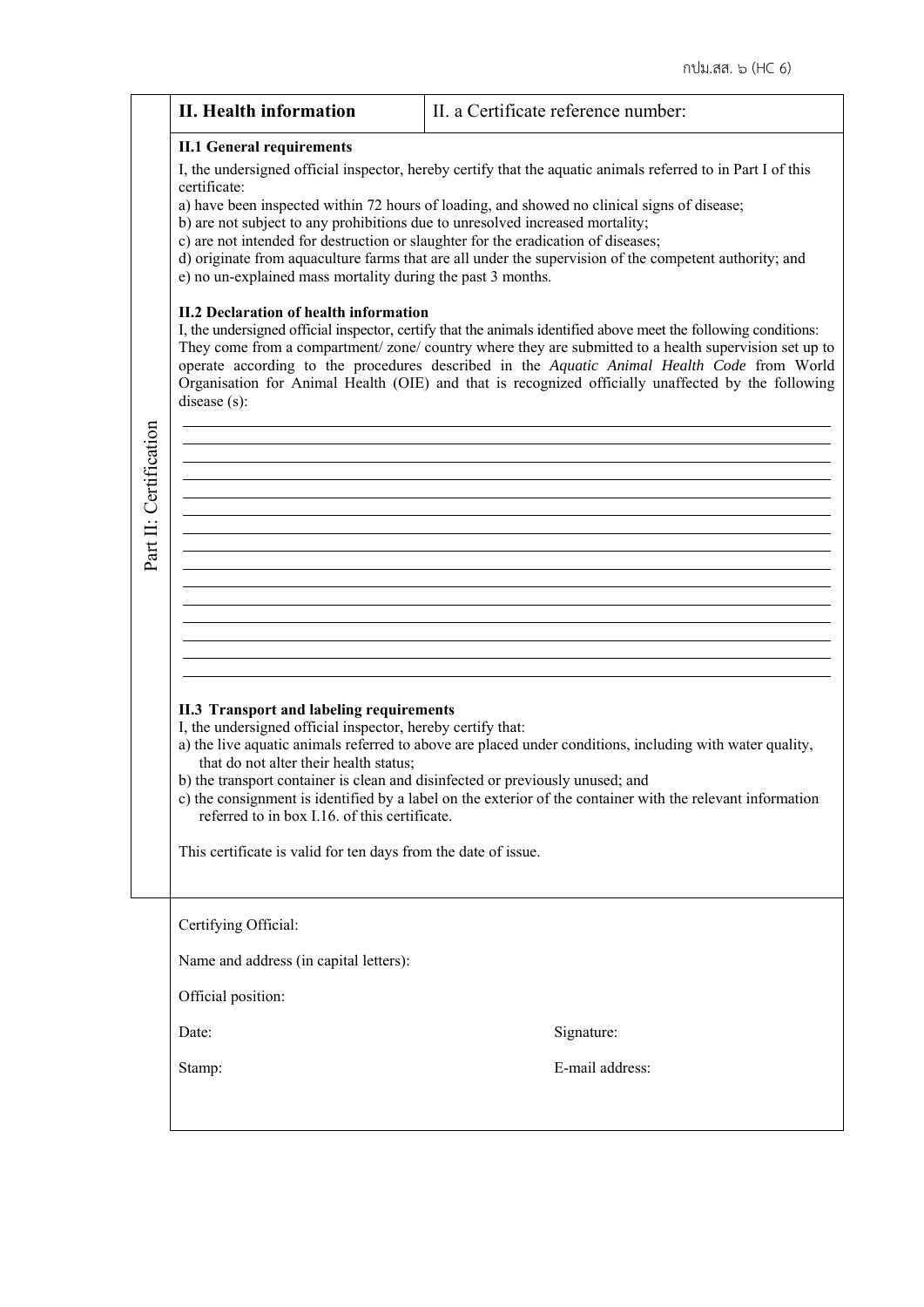|                                           | <b>Department of Fisheries</b><br><b>Ministry of Agriculture and Cooperatives</b><br><b>THAILAND</b>                                    |                                                |
|-------------------------------------------|-----------------------------------------------------------------------------------------------------------------------------------------|------------------------------------------------|
|                                           | <b>Aquatic Animal Health Certificate</b>                                                                                                |                                                |
|                                           | I.1. Consignor<br>Name:                                                                                                                 | I.2. Certificate reference number:             |
|                                           | Address:<br>Approval number:                                                                                                            | I.3. Competent authority:                      |
| Part I: Details of dispatched consignment | I.4. Consignee<br>Name:<br>Address:                                                                                                     |                                                |
|                                           | I.5. Country of origin:                                                                                                                 | ISO code:                                      |
|                                           | I.6. Country of destination:                                                                                                            | ISO code:                                      |
|                                           | I.7. Place of origin<br>Name:<br>Address:                                                                                               | Approval number:                               |
|                                           | I.8. Place of shipment:                                                                                                                 | I.9. Date of departure:                        |
|                                           | I.10. Means of transport:<br>$\Box$ Airplane $\Box$ Ship $\Box$ Railway wagon                                                           | I.11. Country of transit:                      |
|                                           | $\Box$ Road vehicle $\Box$ Other,<br>Identification:                                                                                    | I.12. CITES permit number(s):                  |
|                                           | I.13. Description of commodity:                                                                                                         | I.14. Commodity code (HS code):                |
|                                           |                                                                                                                                         | I.15. Total quantity/weight:                   |
|                                           | I.16. Identification of container/seal number:                                                                                          | I.17. Type of packaging:                       |
|                                           | I.18. Commodities intended for use as:<br>$\Box$ Breeding<br>$\Box$ Grow out<br>$\Box$ Competition/Exhibition<br>$\Box$ Other, specify: | $\Box$ Ornamental                              |
|                                           | I.19. For import or admission:<br>$\Box$ Definitive import<br>$\Box$ Re-entry                                                           | $\Box$ Temporary admission                     |
|                                           | I.20. Identification of commodities:<br>$\Box$ Amphibian<br>$\Box$ Crustacean<br>$\Box$ Fish<br>$\Box$ Other, specify:                  | $\Box$ Mollusc<br>$\Box$ Polychaete            |
|                                           | $\Box$ Wild stock<br>$\Box$ Cultured stock                                                                                              | $\Box$ Live<br>$\Box$ Chilled<br>$\Box$ Frozen |
|                                           | Species (Scientific name)                                                                                                               | Number (pcs)                                   |
|                                           |                                                                                                                                         |                                                |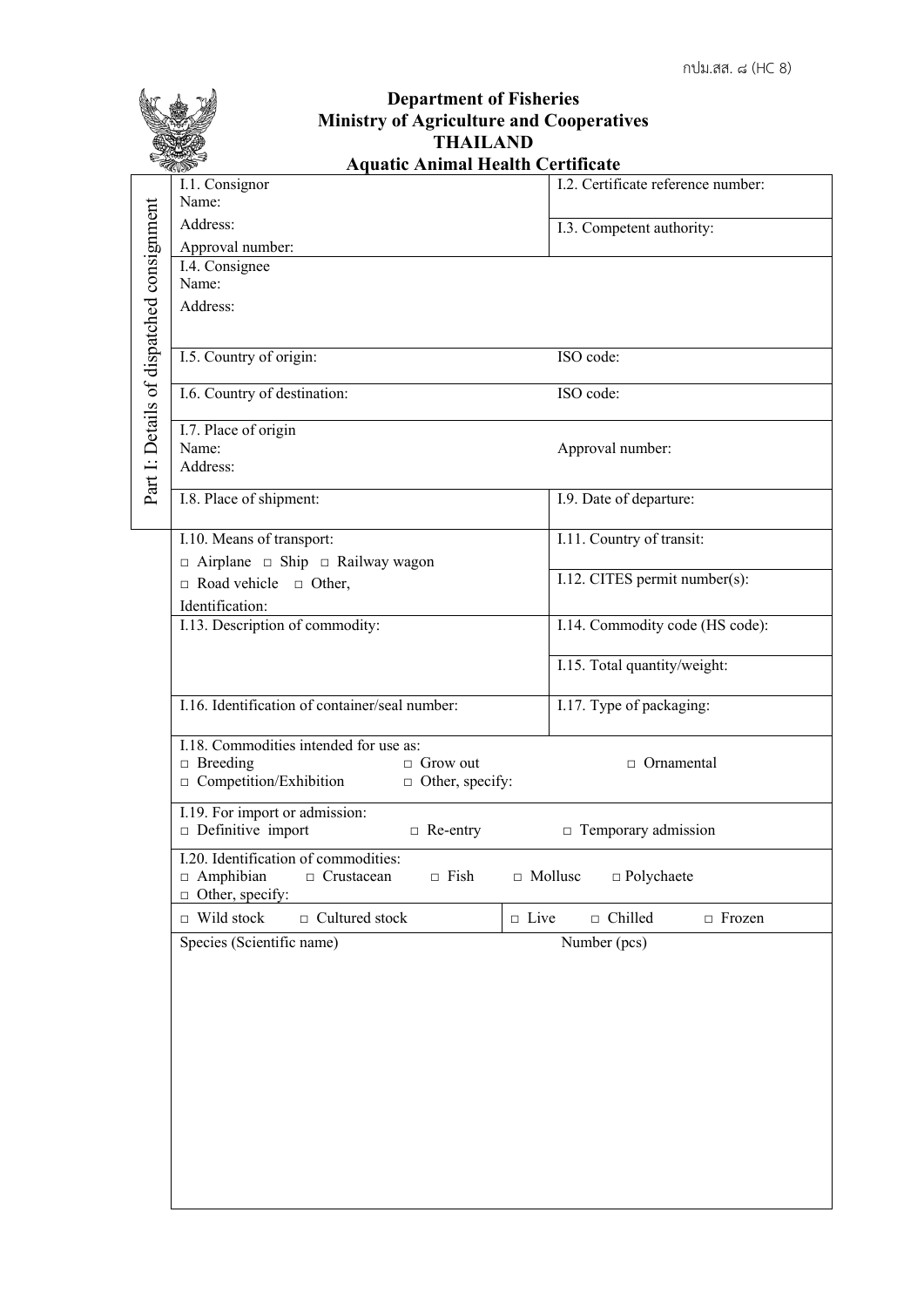|                        | <b>II. Health information</b>                                                                                                                                                                                                                                                                                                                                                                                                                                                                                                                                                                                                                                                                                                                                                                                                                                              | II. a Certificate reference number:                                                                                                                                                                                                                                                                                                                                                                                                                                                                                                                                                                                                                                                                                                                |
|------------------------|----------------------------------------------------------------------------------------------------------------------------------------------------------------------------------------------------------------------------------------------------------------------------------------------------------------------------------------------------------------------------------------------------------------------------------------------------------------------------------------------------------------------------------------------------------------------------------------------------------------------------------------------------------------------------------------------------------------------------------------------------------------------------------------------------------------------------------------------------------------------------|----------------------------------------------------------------------------------------------------------------------------------------------------------------------------------------------------------------------------------------------------------------------------------------------------------------------------------------------------------------------------------------------------------------------------------------------------------------------------------------------------------------------------------------------------------------------------------------------------------------------------------------------------------------------------------------------------------------------------------------------------|
|                        | <b>II.1 General requirements</b><br>certificate:<br>b) are not subject to any prohibitions due to unresolved increased mortality;<br>c) are not intended for destruction or slaughter for the eradication of diseases;<br>e) no un-explained mass mortality during the past 3 months.<br><b>II.2 Declaration of health information</b><br>a) Source population freedom from the target diseases:<br>the last two years surveillance.                                                                                                                                                                                                                                                                                                                                                                                                                                       | I, the undersigned official inspector, hereby certify that the aquatic animals referred to in Part I of this<br>a) have been inspected within 72 hours of loading, and showed no clinical signs of disease;<br>d) originate from aquaculture farms that are all under the supervision of the competent authority; and<br>I, the undersigned, certify that the animals identified above meet the a) or b) conditions:<br>They are originated from a country, zone, compartment or farm establishment which is free of the target<br>diseases listed below under the official surveillance program in accordance with the OIE Aquatic code.<br>Basic biosecurity conditions as defined in the OIE Aquatic Code have been applied continuously during |
| Part II: Certification | For fish*<br>$\Box$ Infection with epizootic haematopoietic necrosis virus<br>$\Box$ Infection with <i>Gyrodactylus salaris</i><br>$\Box$ Infection with infectious haematopoietic necrosis virus<br>$\Box$ Infection with koi herpesvirus<br>$\Box$ Infection with red sea bream iridovirus<br>$\Box$ Infection with salmonid alphavirus<br>$\Box$ Infection with spring viraemia of carp virus<br>$\Box$ Infection with viral haemorrhagic septicaemia virus<br>For Crustacean*<br>□ Acute hepatopancreatic necrosis disease<br>$\Box$ Infection with <i>Aphanomyces astaci</i> (crayfish plague)<br>$\Box$ Infection with infectious myonecrosis virus<br>$\Box$ Infection with Taura syndrome virus<br>$\Box$ Infection with white spot syndrome virus<br>$\Box$ Infection with yellow head virus genotype 1<br>$\Box$ Infection with Decapod iridescent virus1 (DIV1) | $\Box$ Infection with <i>Aphanomyces invadans</i> (epizootic ulcerative syndrome)<br>$\Box$ Infection with HPR-deleted or HPR0 infectious salmon anaemia virus<br>$\Box$ Infection with <i>Hepatobacter penaei</i> (necrotising hepatopancreatitis)<br>$\Box$ Infection with infectious hypodermal and haematopoietic necrosis virus<br>$\Box$ Infection with <i>Macrobrachium rosenbergii</i> nodavirus (white tail disease)                                                                                                                                                                                                                                                                                                                      |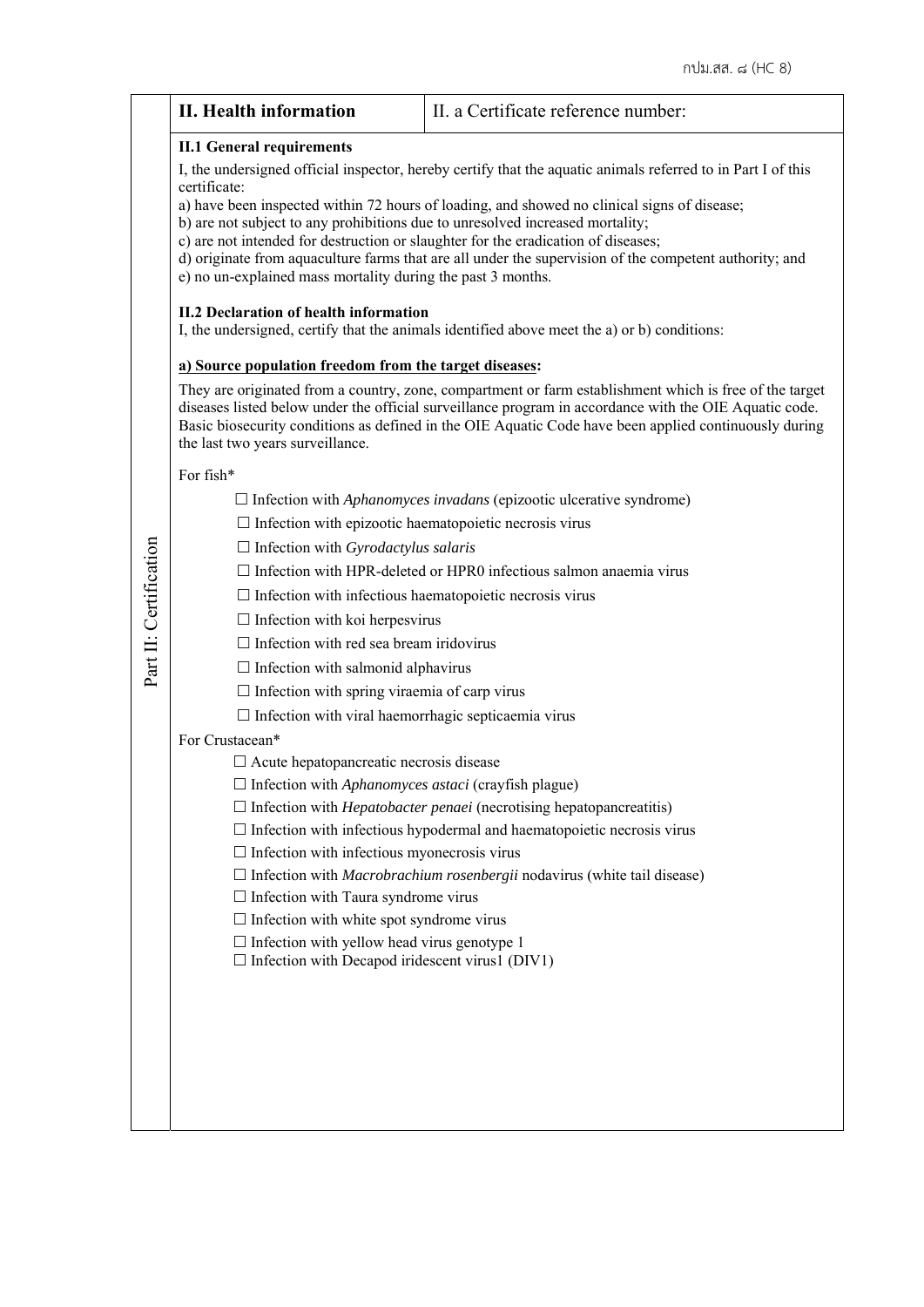| II. Health information                                         | II. a Certificate reference number: |
|----------------------------------------------------------------|-------------------------------------|
| For molluscs*                                                  |                                     |
| $\Box$ Infection with abalone herpesvirus                      |                                     |
| Infection with <i>Bonamia ostreae</i>                          |                                     |
| $\Box$ Infection with <i>Bonamia exitiosa</i>                  |                                     |
| $\Box$ Infection with <i>Marteilia refringens</i>              |                                     |
| $\Box$ Infection with <i>Perkinsus marinus</i>                 |                                     |
| $\Box$ Infection with <i>Perkinsus olseni</i>                  |                                     |
| $\Box$ Infection with <i>Xenohaliotis californiensis</i>       |                                     |
| For amphibians*                                                |                                     |
| $\Box$ Infection with <i>Batrachochytrium dendrobatidis</i>    |                                     |
| $\Box$ Infection with <i>Batrachochytrium salamandrivorans</i> |                                     |
| $\Box$ Infection with <i>Ranavirus</i> species                 |                                     |
| For polychaete*                                                |                                     |
| $\Box$ Infection with white spot syndrome virus                |                                     |

\* Keep as appropriate for susceptible species.

## **b) Batch test negative for the diseases:**

Within 30 days prior to export, samples of aquatic animals were collected from the batch of consignment for testing by laboratory that is designated by the competent authority of exporting country and using the methods described in the OIE Aquatic Manual. The results were negative.

| <b>Results of disease testing:</b>                |          |          |            |            |
|---------------------------------------------------|----------|----------|------------|------------|
| Disease                                           | Date of  | Sampling | Methods of | Results of |
|                                                   | sampling | amount   | the tests  | the tests  |
| For fish*                                         |          |          |            |            |
| $\Box$ Infection with Aphanomyces invadans        |          |          |            |            |
| (epizootic ulcerative syndrome)                   |          |          |            |            |
| $\Box$ Infection with epizootic haematopoietic    |          |          |            |            |
| necrosis virus                                    |          |          |            |            |
| $\Box$ Infection with <i>Gyrodactylus salaris</i> |          |          |            |            |
| $\Box$ Infection with HPR-deleted or HPR0         |          |          |            |            |
| infectious salmon anaemia virus                   |          |          |            |            |
| $\Box$ Infection with infectious haematopoietic   |          |          |            |            |
| necrosis virus                                    |          |          |            |            |
| $\Box$ Infection with koi herpesvirus             |          |          |            |            |
| $\Box$ Infection with red sea bream iridovirus    |          |          |            |            |
| $\Box$ Infection with salmonid alphavirus         |          |          |            |            |
| $\Box$ Infection with spring viraemia of carp     |          |          |            |            |
| virus                                             |          |          |            |            |
| $\Box$ Infection with viral haemorrhagic          |          |          |            |            |
| septicaemia virus                                 |          |          |            |            |
|                                                   |          |          |            |            |
|                                                   |          |          |            |            |

#### **Results of disease testing:**

Part II: Certification Part II: Certification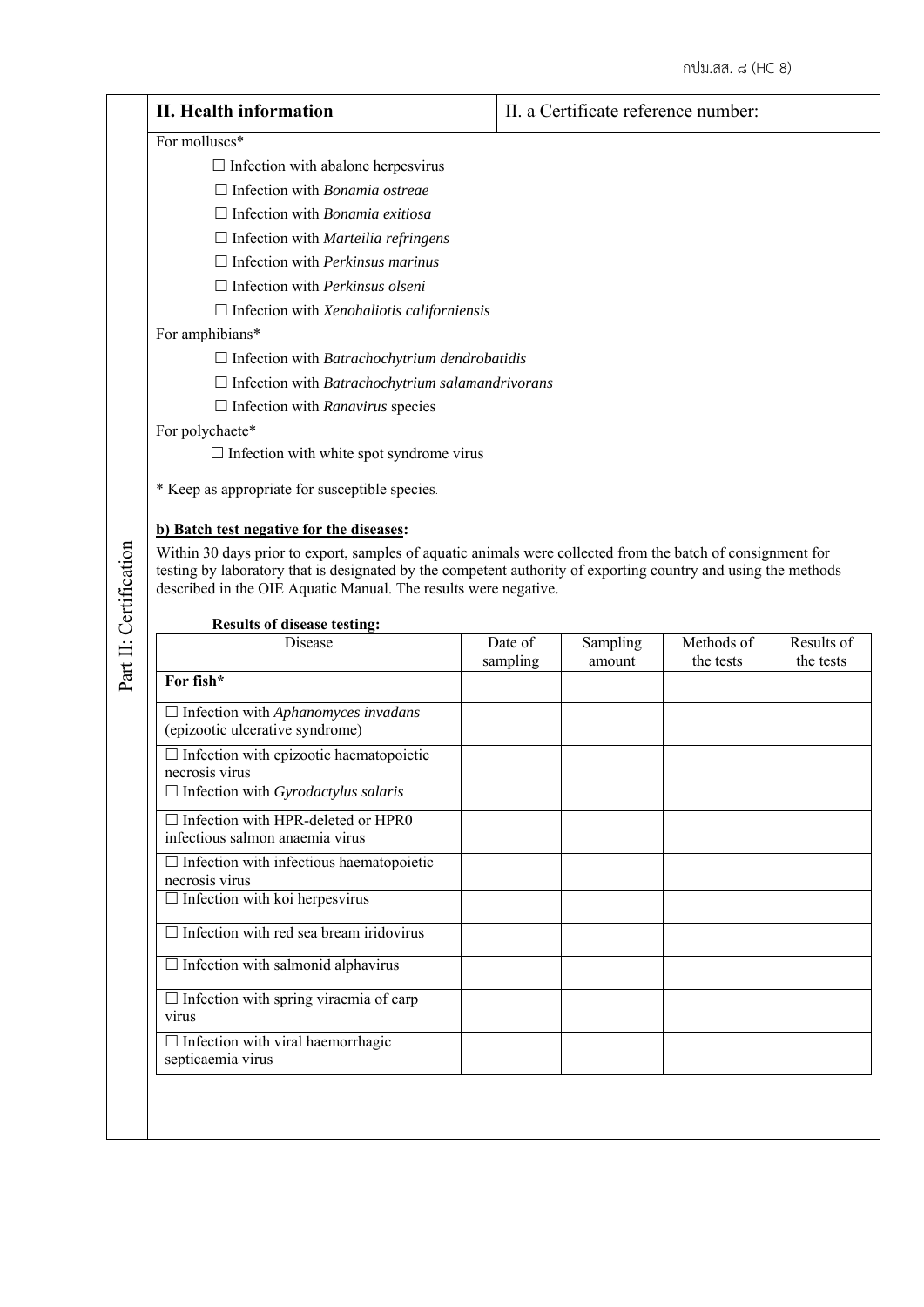## **II. Health information II.** a Certificate reference number: **Results of disease testing:**  Date of sample Results of Sampling Methods of collection amount the tests the tests **For Crustacean\***   $\Box$  Acute hepatopancreatic necrosis disease Infection with *Aphanomyces astaci*  (crayfish plague) Infection with *Hepatobacter penaei*  (necrotising hepatopancreatitis)  $\Box$  Infection with infectious hypodermal and haematopoietic necrosis virus  $\Box$  Infection with infectious myonecrosis virus Infection with *Macrobrachium rosenbergii* nodavirus (white tail disease)  $\Box$  Infection with Taura syndrome virus Part II: Certification Part II: Certification  $\square$  Infection with white spot syndrome virus  $\Box$  Infection with yellow head virus genotype 1  $\Box$  Infection with Decapod iridescent virus1 (DIV1) **For molluscs\***   $\Box$  Infection with abalone herpesvirus Infection with *Bonamia ostreae* Infection with *Bonamia exitiosa* Infection with *Marteilia refringens* Infection with *Perkinsus marinus*  Infection with *Perkinsus olseni* Infection with *Xenohaliotis californiensis*